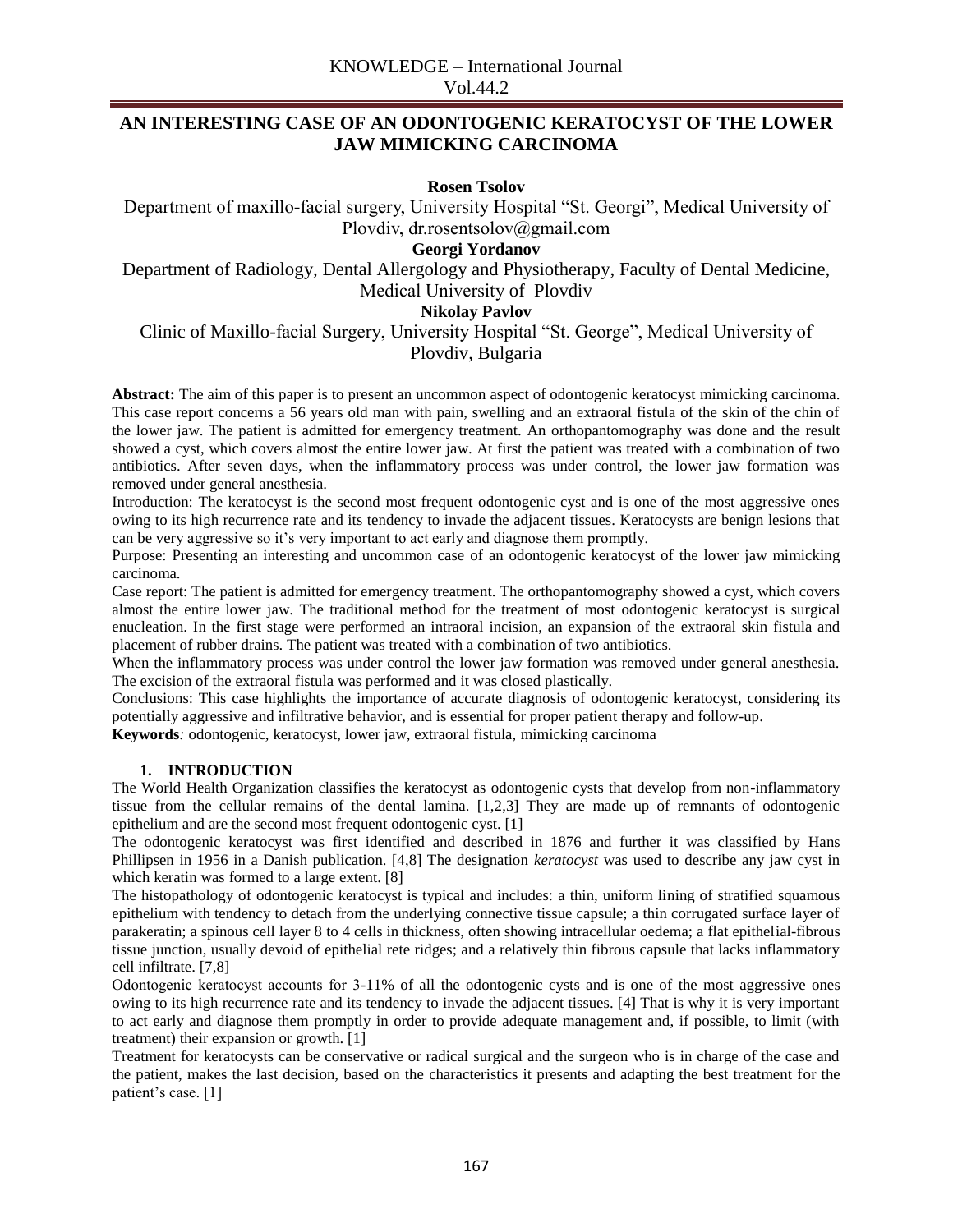## **2. CASE REPORT**

In this case report we present a 56 years old man with pain, swelling and extraoral fistula of the skin of the chin of the lower jaw (Fig. 1). The patient is admitted for emergency treatment. An orthopantomography was done and the result showed a cyst, which covers almost the entire lower jaw (Fig. 2).





*Fig. 1. Extraoral fistula of the skin of* Fig. 2. *Orthopantomography before surgery* 

*the chin of the lower jaw*

According to the characteristics of the case and adapting the best treatment for the patient's case in the first stage were performed an intraoral incision, an expansion of the extraoral skin fistula and placement of rubber drains. Then the patient was treated with a combination of two antibiotics – Clindamycin 600 mg and Gentamicin 0.80 mg, both intravenously over five days, with Clindamycin administered three times daily and Gentamicin – twice.

After seven days the inflammatory process was under control and the lower jaw formation was removed under general anesthesia (Fig. 3). During the surgery muco-periosteal flap was dissected. Due to the patient's refusal to carry out the appropriate endodontic treatment and retreatment all teeth from 47 to 35 inclusive were extracted.



*Fig. 3. Cavity after removal of the cyst* Fig. 4. *After the thread is placed* 



Our surgical approach involved trepanation of the mandibular bone. The complete formation was extirpated and sent for histological examination. The excision of the extraoral fistula was performed and it was closed plastically (Fig. 4).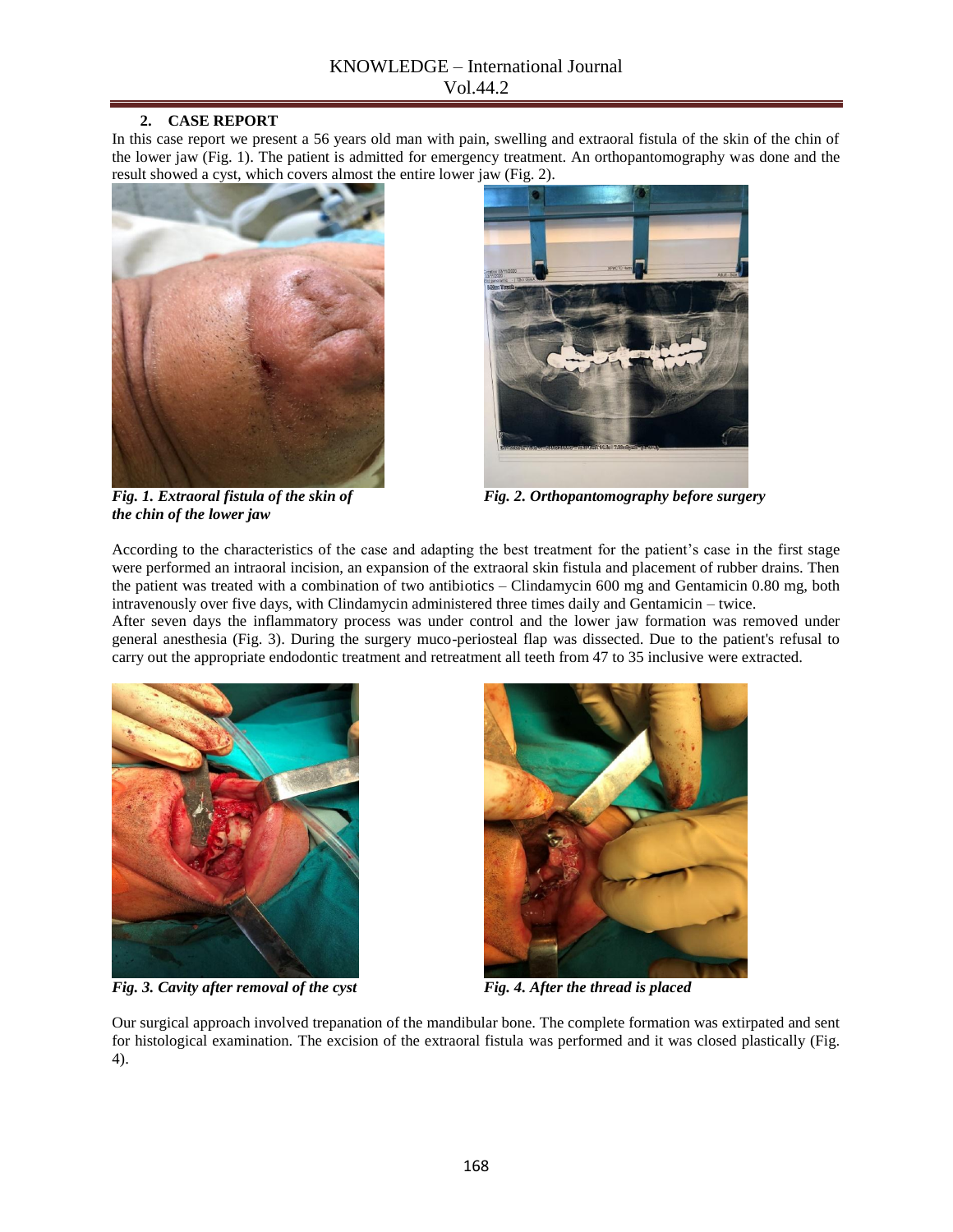The mucoperiosteal flap was sutured and after the removal of the formation an iodoform drain was placed in the cavity which was formed. The drain was completely removed on the third day, because otherwise if it remained there it would start to gather.

### **3. DISCUSSION**

The odontogenic keratocyst is an enigmatic developmental cyst that deserves special attention because it has characteristic histopathological and clinical features, but, what makes this cyst special is its aggressive behavior and high recurrence rate. [8]

The odontogenic keratocyst can occur at any age and anywhere within the jaws. Odontogenic keratocysts, like other jaw cysts, are symptomless until the bone is expanded or they become infected. [5] Swelling is the most common presenting complain, however, they may be asymptomatic and discovered accidentally during routine controls. [9] Patients usually seek help if deformities in the bones are noticed or if spillage of cystic pus or a fistula is prеsеnt. [5,6]

In the reported case the cyst mimics the clinical features of carcinoma and thus can be confused with the same. Differential diagnosis must therefore be executed in order to accurately identify the lesion. [9] Diagnosis of odontogenic keratocyst is often very difficult because its clinical and radiographic aspects are aspecific. [9] In the clinical case under examination, the patient reported pain, swelling and extraoral fistula of the skin of the chin of the lower jaw. After all examinations it was found that this is a keratocyst disguised as carcinoma due to the presence of a skin fistula and the large melting of the jaw.

It is important to underline that the patient has a very poor oral hygiene. He refused to treat the existing teeth which forced the surgeons to extract them during the operation. He also refused to buy an artificial bone and a membrane to complement this large cavity after removing the large formation.

#### **4. CONCLUSIONS**

Over the years odontogenic keratocyst have been the subject of many researches with respect to its origin, its growth, and treatment modalities. [5] In most of the cases the keratocysts are aggressive and have a high recurrence rate, thus, the clinical, radiographic, and histopathological correlations are essential for proper diagnosis, treatment and follow up. [5]

In this article we report a case of surgical therapy of an interesting case of an odontogenic keratocyst of the lower jaw mimicking carcinoma. This case highlights the importance of accurate diagnosis of odontogenic keratocyst, considering its potentially aggressive and infiltrative behavior, and is essential for proper patient therapy and follow-up.

### **AUTHOR CONTRIBUTIONS**

Dr. Rosen TSOLOV is responsible for the diagnostic procedures, clinical diagnosis, treatment decisions, performed the surgery and also wrote the manuscript. Assoc. Prof. Georgi YORDANOV has read and agreed to the published version of the manuscript.

#### **REFERENCES**

- Ali, M., & Baughman, R. (2003).Maxillary odontogenic keratocyst. A common and serious clinical misdiagnosis. JADA 134(7): 877-883.
- Borgonovo, A. E., Bernardini, L., Francinetti, P., Rizza, F., Dino, R. (2014). Odontogenic. Keratocyst Mimicking Paradental Cyst. *Case Reports in Dentistry*.Article ID 974241.
- Dave, A., Lodaya, R., Bhat, C., & Kunte, S. (2017). Odontogenic keratocyst: A demon in disguise, International Journal of Current Research. 9, (03), 47934-47937.
- Hadziabdic, N., Dzinovic, E., Udovicic-Gagula, D., Sulejmanagic, N., Osmanovic, A., Halilovic, S., & Kurtovic-Kozaric, A. (2019). Nonsyndromic Examples of Odontogenic Keratocysts: Presentation of Interesting Cases with a Literature Review. Case reports in dentistry.
- Kramer, I.R., Pindborg, J.J., & Shear, M. (1992). The WHO histological typing of odontogenic tumours: a commentary on the second edition.. Cancer 70(12): 2988-2994.
- [Meghanand,](https://www.ncbi.nlm.nih.gov/pubmed/?term=Nayak%20MT%5BAuthor%5D&cauthor=true&cauthor_uid=24082717) T. N., [Singh,](https://www.ncbi.nlm.nih.gov/pubmed/?term=Singh%20A%5BAuthor%5D&cauthor=true&cauthor_uid=24082717) A., [Singhvi,](https://www.ncbi.nlm.nih.gov/pubmed/?term=Singhvi%20A%5BAuthor%5D&cauthor=true&cauthor_uid=24082717) A., & [Sharma,](https://www.ncbi.nlm.nih.gov/pubmed/?term=Sharma%20R%5BAuthor%5D&cauthor=true&cauthor_uid=24082717) R. (2013). Odontogenic keratocyst: What is in the name? [J](https://www.ncbi.nlm.nih.gov/pmc/articles/PMC3783765/)  [Nat Sci Biol Med.](https://www.ncbi.nlm.nih.gov/pmc/articles/PMC3783765/) 4(2): 282–285.
- Nayannika, M., Sharma, R., Chandavarkar, V., Bhargava, D., & Mishra, M. (2020). Odontogenic keratocyst of mandible – a case report with review of literature, International Journal of Current Research.11, (01), 9358- 9361.
- Philipsen, H.P. (1956). Om keratocyster (kolesteatom) i kaeberne. Tandlaege bladet. 60:963–81.